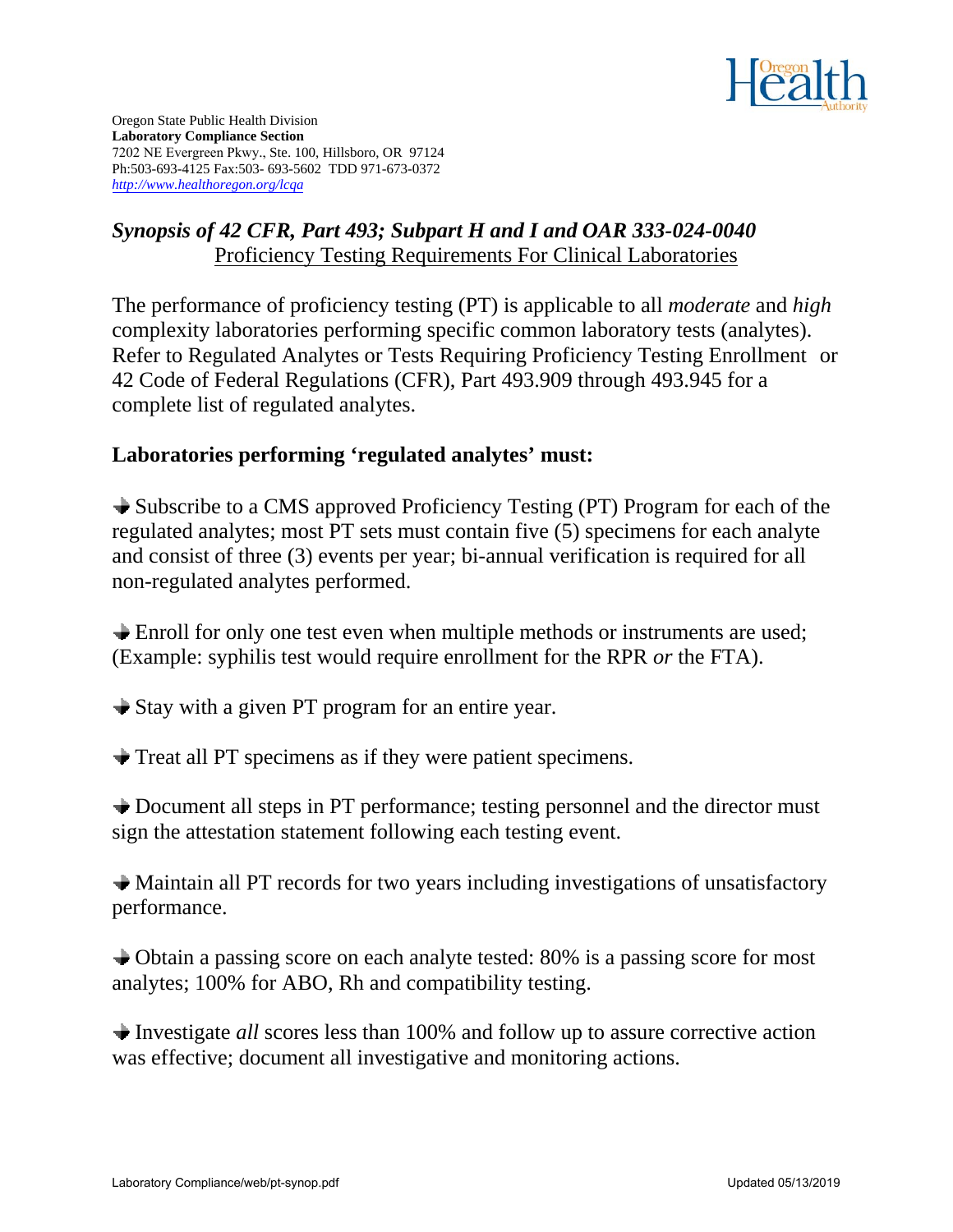Inform the PT provider to send all reports to Laboratory Compliance, P.O. Box 275, Portland Oregon 97207-0275.

 Notify Laboratory Compliance of additions or deletions of regulated analytes performed, within 30 days of the change.

 Notify Laboratory Compliance prior to date report is due to the PT provider, if the laboratory is unable to test PT specimens due to equipment malfunction.

# **Monitoring of PT by Laboratory Compliance**

Laboratory Compliance monitors each laboratory's PT performance throughout the year. When a laboratory obtains an unacceptable score for two consecutive or two out of three events for the same test or specialty/subspecialty Laboratory Compliance sends a letter requesting information regarding the unacceptable performances. In order to continue performance of the test, specialty or subspecialty, the laboratory must prove to Laboratory Compliance that patient test results are accurate. The laboratory must explain in detail what action was taken during the investigation process, the outcome of the investigation and follow-up action, to prove corrective action was effective and test performance is once again accurate. Failure to send requested information in the time requested, or prove accuracy of test results will result in further adverse action. Adverse actions could include discontinuance of a specific test, revocation of specialty or subspecialty, revocation of CLIA certificate and subsequent denial of Medicare and Medicaid payment.

# **Recommendations for successful PT performance**

• Mark a calendar with the dates of PT shipment for each set to which you subscribe; phone PT provider if specimens do not arrive when expected.

 Review PT report form for completeness and accuracy; clerical errors are just as wrong as analytical errors.

 Save PT specimens for problem resolution or investigation of failures, when possible (i.e. freeze serums).

• Rotate PT specimens among applicable personnel to assist in meeting the requirements for personnel competency.